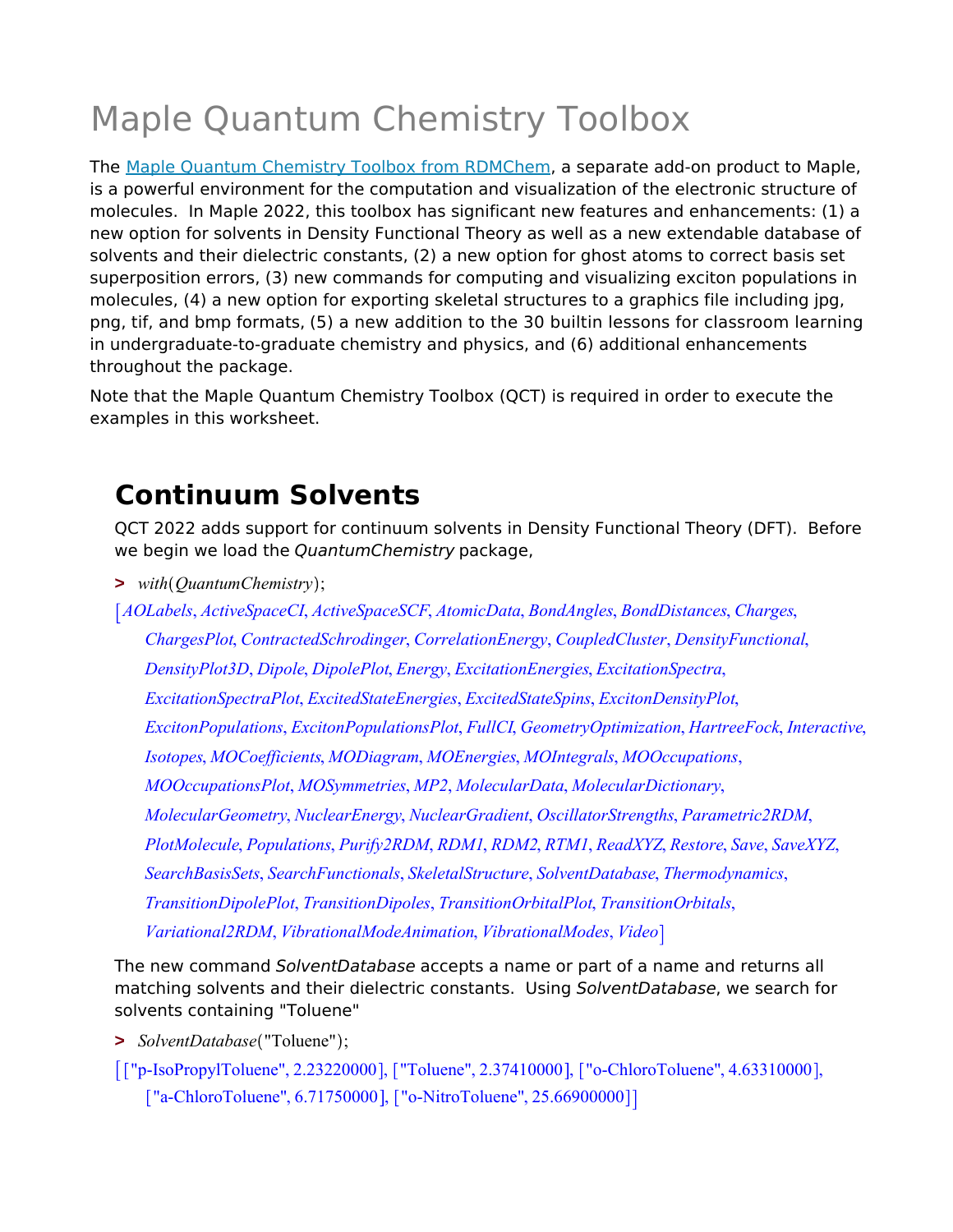Next we can perform a DFT calculation for a water molecule in the one of these solvents, i. e. "Toluene". After we import the geometry of water with the *MolecularGeometry* command

 $\triangleright$  *water*  $:=$  *MolecularGeometry* ("water");

*water*  $:=$   $\left[$  ["O", 0, 0, 0],  $\left[$  "H", 0.27740000, 0.89290000, 0.25440000],  $\left[$  "H", 0.60680000, -0.23830000,  $-0.71690000$ ]

we use the *DensityFunctional* command to perform the DFT calculation

>  $data := DensityFunctional(water, basis = "cc-pvdz", "solvent="Toluene";$ 



*converged* = 1, *group* = "C1",  $mo\_coeff$  =  $[[ [ 1.00312141, -0.00603245,$  $-5.30776238 \times 10^{-8}$ , 0.00746752,  $-1.20730690 \times 10^{-8}$ ,  $-0.03080595$ , ... ],  $0.00756206, 0.44287033, -3.91192518 \times 10^{-8}, -0.16555268, -1.57285449 \times 10^{-8},$  $0.12750733, \ldots$ ,  $-0.00692984, 0.35469464, 5.21929912 \times 10^{-7}, -0.37827410, 8.06679786 \times 10^{-8}, 0.89663401,$ … <u>|</u>,  $\left[0.00144541, 0.08431287, -0.10846229, 0.40395131, 0.40489506, 0.18449760, \ldots \right]$  $\left[0.00107008, 0.06241911, 0.37247229, 0.29905675, -0.24680815, 0.13658958, \ldots\right]$  $[-0.00075606, -0.04410181, 0.31982206, -0.21129581, 0.42475185, -0.09650522, ...],$  $[$ ;;;,;,;,;,;,]]],

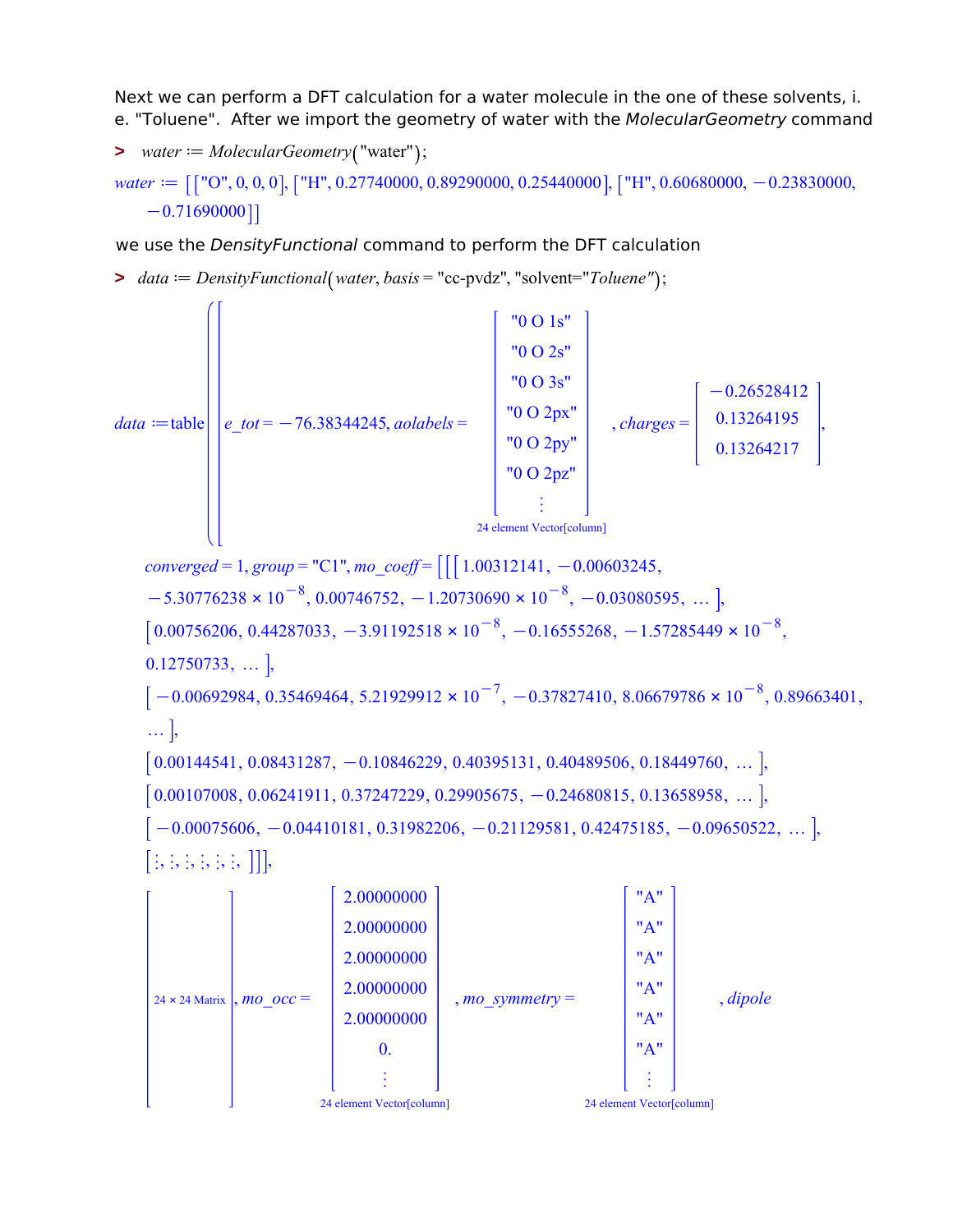

=





The new *solvent* keyword implements a domain-decomposition COnductor-like Screening MOdel (ddCOSMO) for solvation, which accounts implicitly for the interactions between the specified molecule (solute) and solvent.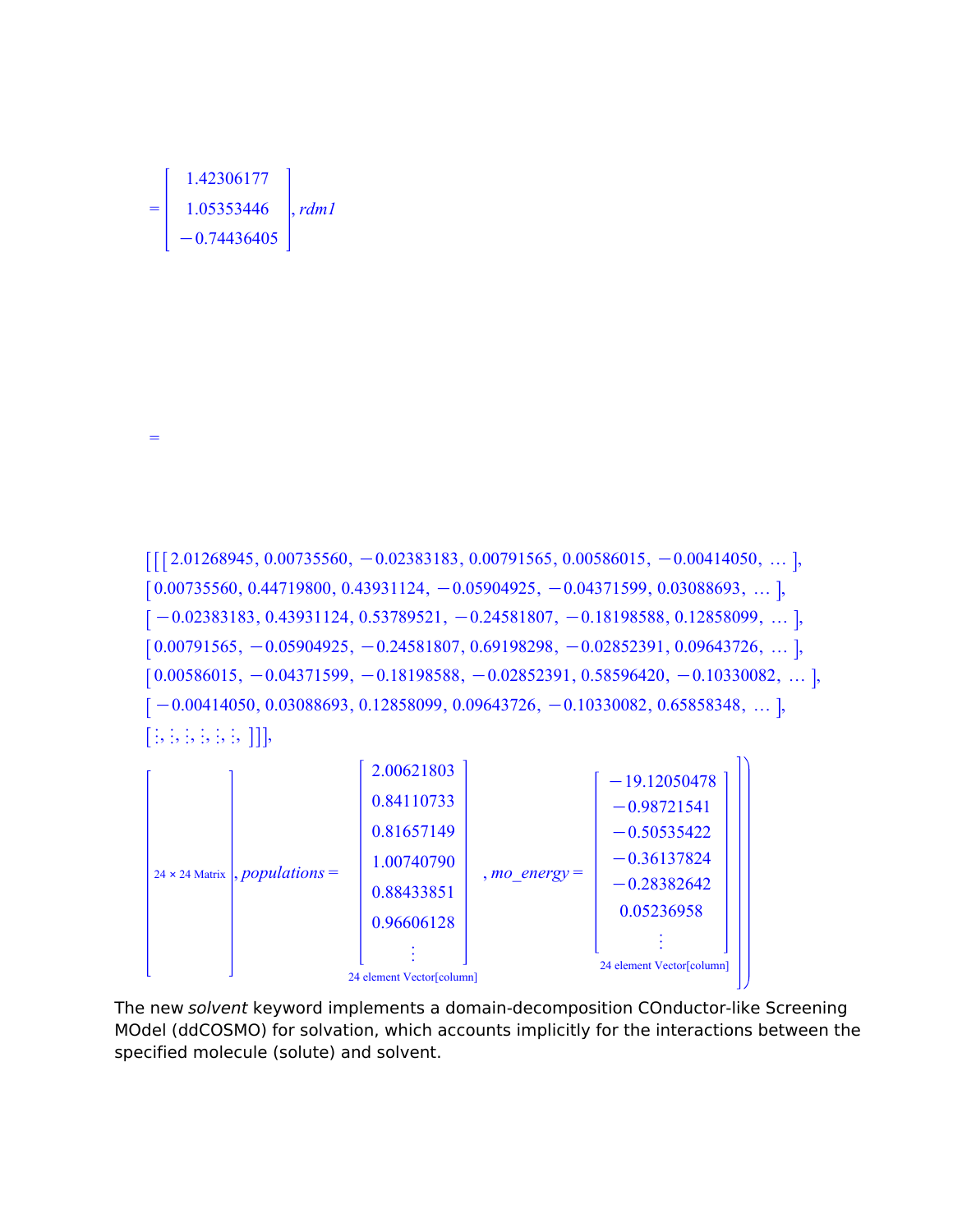## **Ghost Atoms**

When modeling intermolecular interactions, it is often necessary to correct for basis set superposition error (BSSE). In BSSE the intermolecular interaction is overestimated due to the incompleteness of the basis set. A common approach to correcting BSSE is the counterpoise correction. The counterpoise correction estimates the basis-set incompleteness by performing a series of calculations with ghost atoms. Ghost atoms are ethereal in that they only contribute basis functions of the specified atom without adding a nucleus or any additional electrons. QCT 2022 adds support for ghost atoms to all methods through the new keyword *ghost*. For example, we can perform a *Parametric2RDM* calculation of neon with a neon ghost atom.





*active\_orbitals* =  $\lceil 1 \cdot .28 \rceil$ *, group* = "C1"*, mo\_coeff*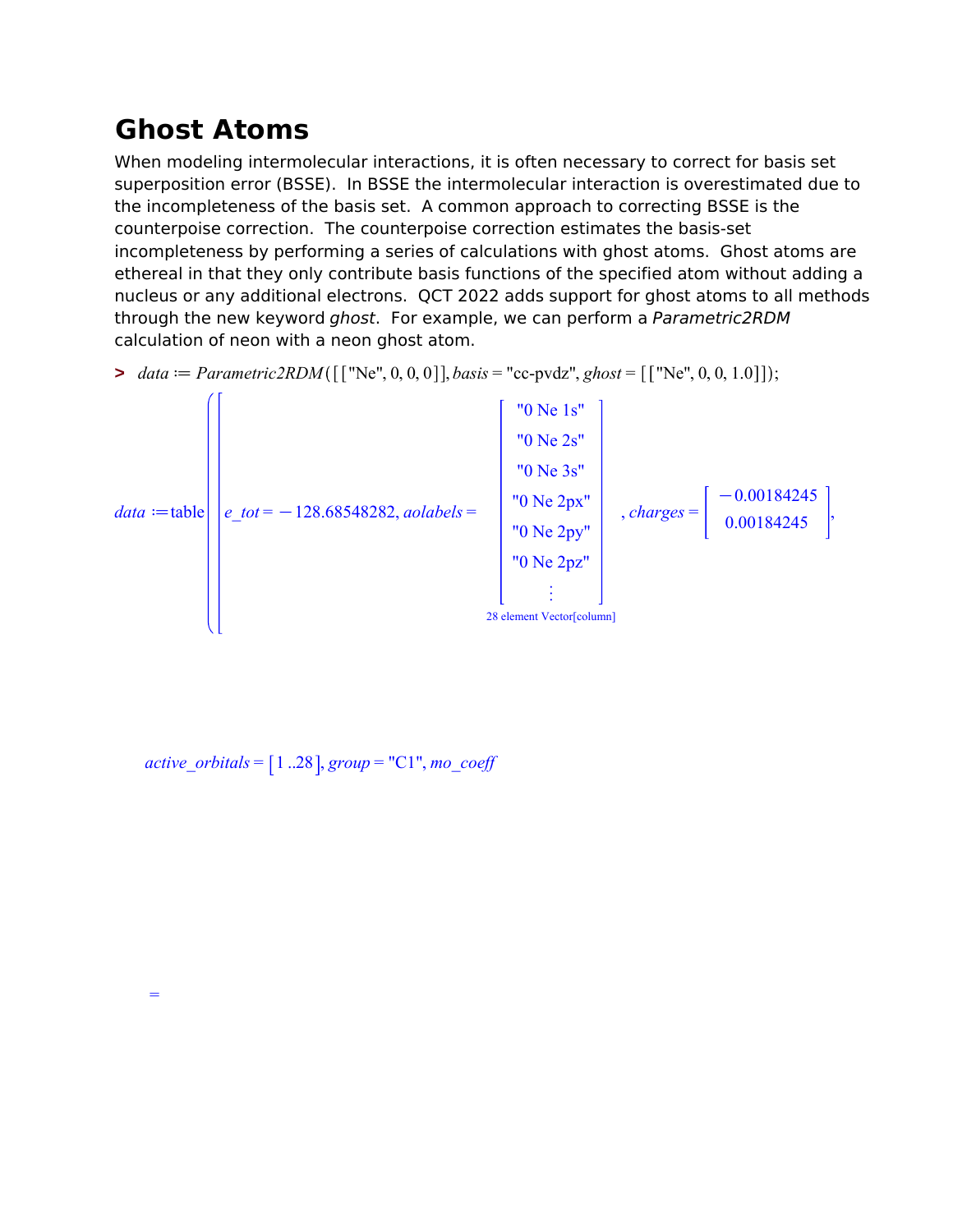$1.00057892 -0.01398654$  0. 0.00139986  $-0.00906630$  ...  $-0.00686084 -0.51618079$  0.  $-0.00332241 -0.02024781$  ...  $-0.01161852 -0.56395289$  0. 0.  $-0.02691747$  0.05108698 ... 0. 0. 0.46318610 0.51743756 0. 0. … 0. 0. 0.51743756  $-0.46318610$  0. 0. …  $0.00004471$   $0.00840623$  0. 0.  $-0.69257355$   $-0.91611571$  ... « « « « « « ,  $28 \times 28$  Matrix , *mo\_occ* = 1.99995066 1.99229725 1.98397369 1.98397369 1.98334653 0.01179293 « 28 element Vector[column] , *e\_corr* = K0.19560646, *dipole* = 0. 0. 0.05011035 , *rdm1*  $= \left[ \left[ \left[ 1.99994907, -0.00010947, 0., 0., -2.77800924 \times 10^{-6}, -0.00002971, \ldots \right] \right]$ ,  $[-0.00010947, 1.99227236, 0., 0., -0.00013600, 0.00412310, ...],$  $[0., 0., 1.98394165, 0., 0., 0., \dots]$  $[0., 0., 0., 1.98394165, 0., 0., \dots]$  $-2.77800924 \times 10^{-6}$ ,  $-0.00013600$ , 0., 0., 1.98323965, 0.01395312, ... ],

 $[-0.00002971, 0.00412310, 0., 0., 0.01395312, 0.00286435, ...],$ 

 $[;;;;;;;;;]]$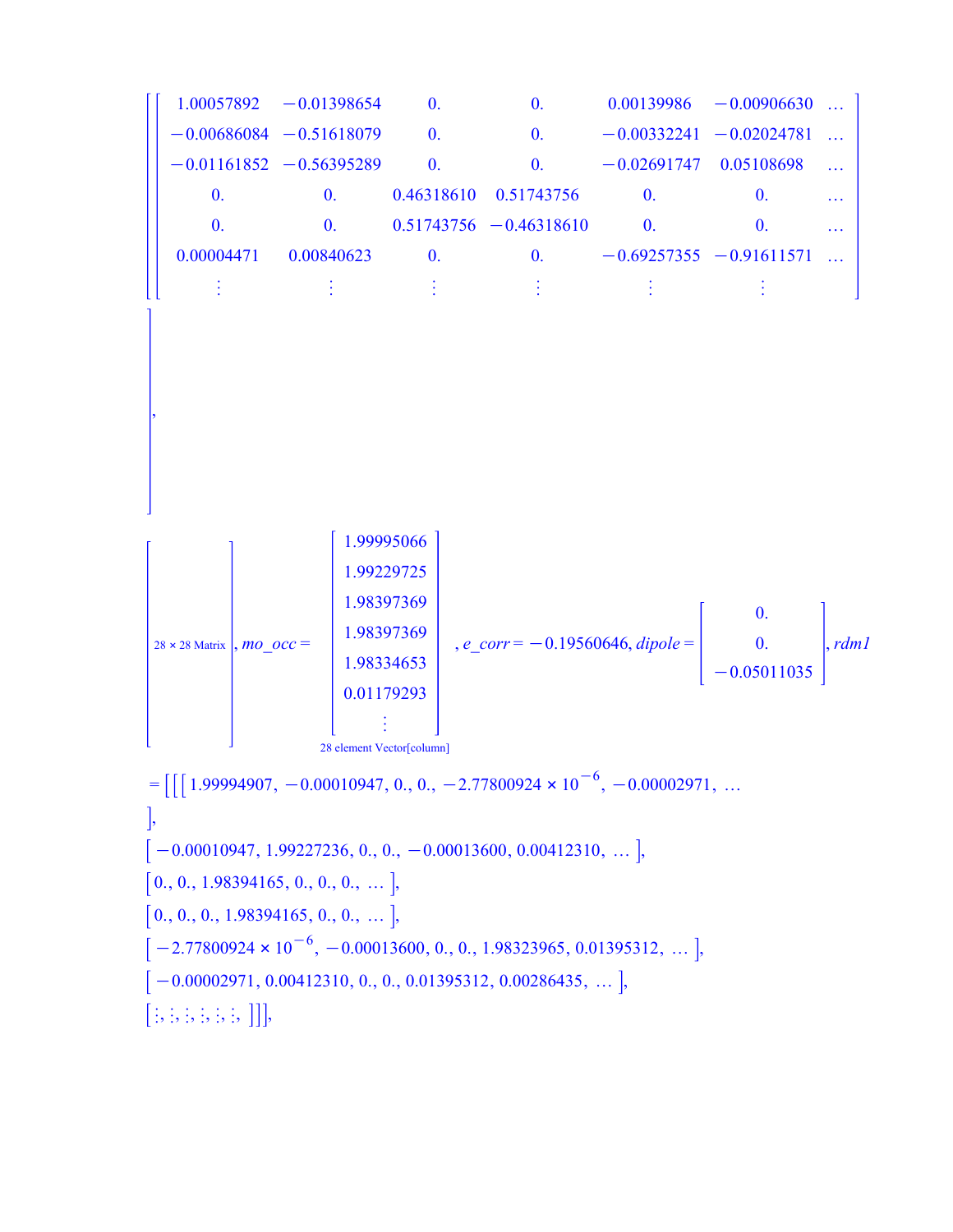

The additional basis functions on the neon ghost atom lower the total energy from -128.679 hartrees (without the ghost atom) to -128.685 hartrees.

# **Exciton Populations**

QCT2022 can compute the exciton populations of a molecule. Excitons are quasi-particles that consist of an electron and a hole (the absence of an electron). These particles are important because they can absorb, transport, and emit energy. Consider the benzene molecule

```
\triangleright benzene := MolecularGeometry ("benzene");
```

```
benzene := \left[ \left[ "C", -1.21310000, -0.68840000, 0 \right], \left[ "C", -1.20280000, 0.70640000, 0.00010000 \right],
```

```
[T'C", -0.01030000, -1.39480000, 0], [T'C", 0.01040000, 1.39480000, -0.00010000], [T'C",
```

```
1.20280000, -0.70630000, 0], ["C", 1.21310000, 0.68840000, 0], ["H", -2.15770000,
```

```
K1.22440000, 0 , ["H", -2.13930000, 1.25640000, 0.00010000 , ["H", -0.01840000,
```

```
K2.48090000, -0.00010000], ["H", 0.01840000, 2.48080000, 0], ["H", 2.13940000, -1.25630000,
0.00010000, ["H", 2.15770000, 1.22450000, 0]]
```
We perform a variational 2-RDM calculation with a 6-electrons-in-6-orbitals [6,6] active space

```
> data := Variational2RDM(benzene, active = [6, 6], return rdm = "rdm1 and rdm2" ;
```

```
data := table \mid e\_tot = -227.95444685, mo\_coeff\_canonical
```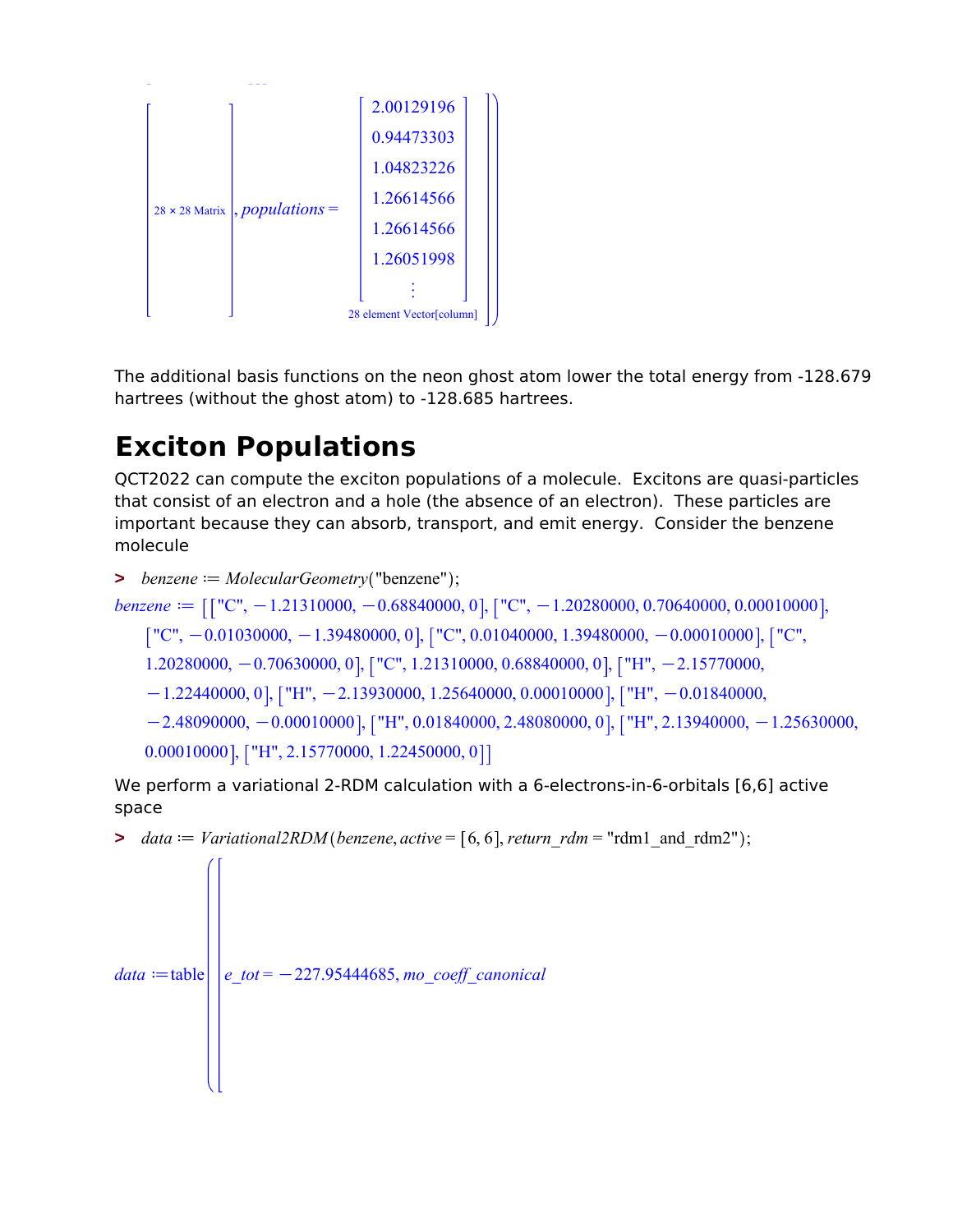

 $[;;;;;;;;;]]$ 

=

 $36 \times 36$  Matrix , *aolabels* = "0 C 1s" "0 C 2s" "0 C 2px" "0 C 2py" "0 C 2pz" "1 C 1s" « 36 element Vector[column] , *charges* =  $-0.06220440$  $-0.06225210$  $-0.06224581$  $-0.06226661$  $-0.06224119$  $-0.06220159$ « 12 element Vector[column] , *converged* = 1,

 $active\_orbitals = [19..24], group = "C1", mo\_coeff$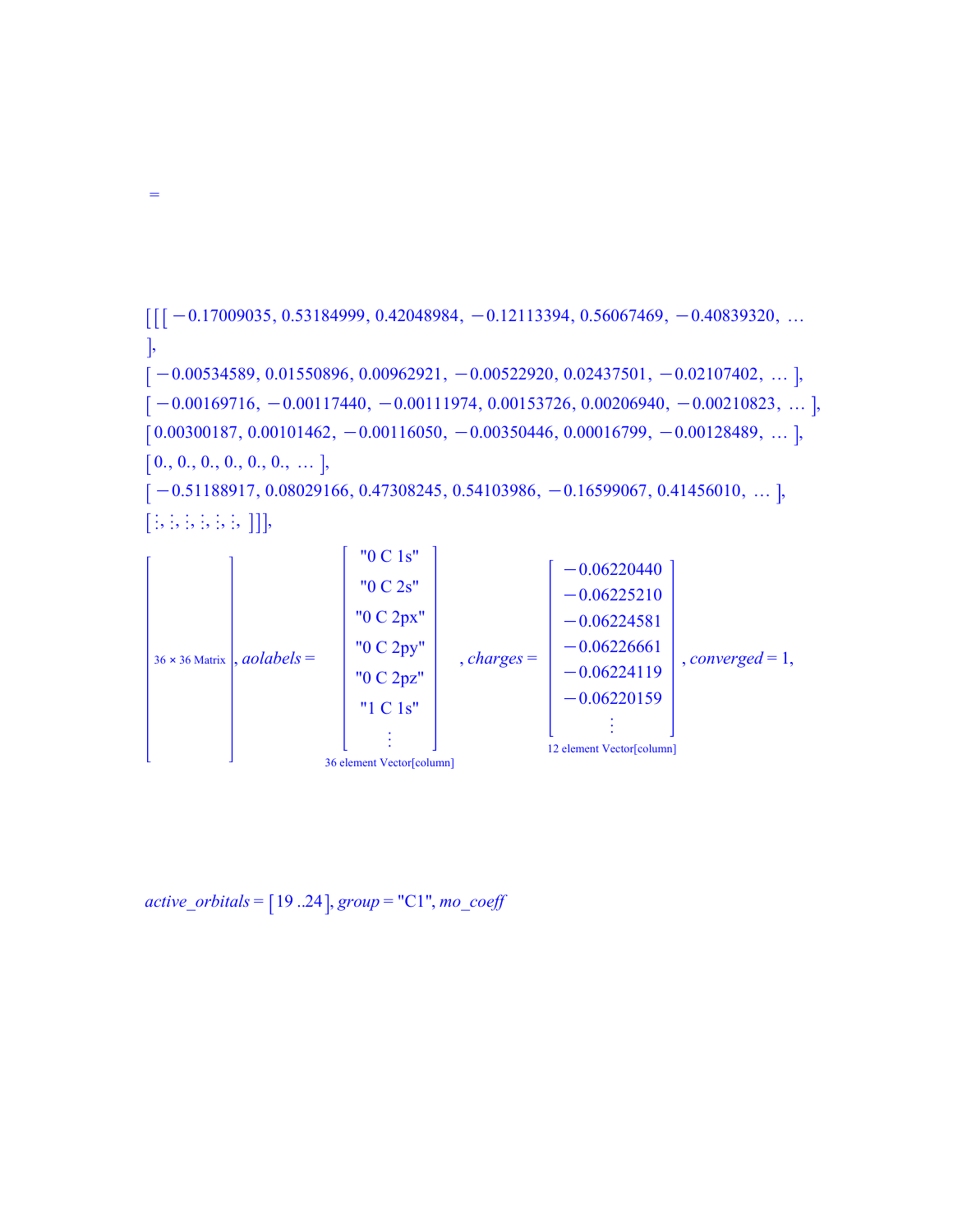$\left[ \left[ \left[ \, -0.00892741, \, -0.10627428, \, 0.04211509, \, -0.06701835, \, -0.13027557, \, \right. \right]$  $-0.10467581, ...$ ],  $\left[0.03644646, 0.31318600, -0.12410580, 0.18086649, 0.35157420, 0.26484248, \ldots\right],$  $[-0.20379512, -0.02592619, 0.13297960, 0.06827088, -0.00798270, 0.05386142, ...],$  $[-0.11566987, -0.11262086, -0.17156676, -0.09457665, 0.06407487, 0.03057589, \dots],$  $[0., 0., -0.00001147, 0., 0., 0., ...],$  $[-0.00891819, 0.08961578, 0.07097658, 0.07929337, -0.12318611, -0.10467801, ...],$ 

 $[;;;;;;;;;]]$ 

=

 $36 \times 36$  Matrix , *mo\_occ* = 2.00000000 2.00000000 2.00000000 2.00000000 2.00000000 2.00000000 « 36 element Vector[column] , *e\_corr* = K0.06361461, *rdm2*

|     | 1.99938995     | $\mathbf{0}$             | $\bf{0}$ .                | $\bf{0}$       | $\bf{0}$                  | O.         |  |
|-----|----------------|--------------------------|---------------------------|----------------|---------------------------|------------|--|
|     | $\mathbf{0}$ . |                          | $3.80057155 - 0.00012216$ | $\Omega$ .     | $\theta$ .                | 0.00019356 |  |
|     | $\mathbf{0}$ . | $-0.00012216$ 3.80095776 |                           | $\bf{0}$       | $\Omega$                  | 0.00015167 |  |
| $=$ | $\mathbf{0}$ . | $\bf{0}$                 | $\theta$ .                | 0.18448784     | 0.00003398                | O.         |  |
|     | $\mathbf{0}$ . | $\Omega$                 | $\Omega$ .                | 0.00003398     | $0.18422742 - 0.00001021$ |            |  |
|     | $\theta$ .     | 0.00019356               | 0.00015167                | $\mathbf{0}$ . | $-0.00001021$             | 0.02728402 |  |

slice of  $6 \times 6 \times 6 \times 6$  Array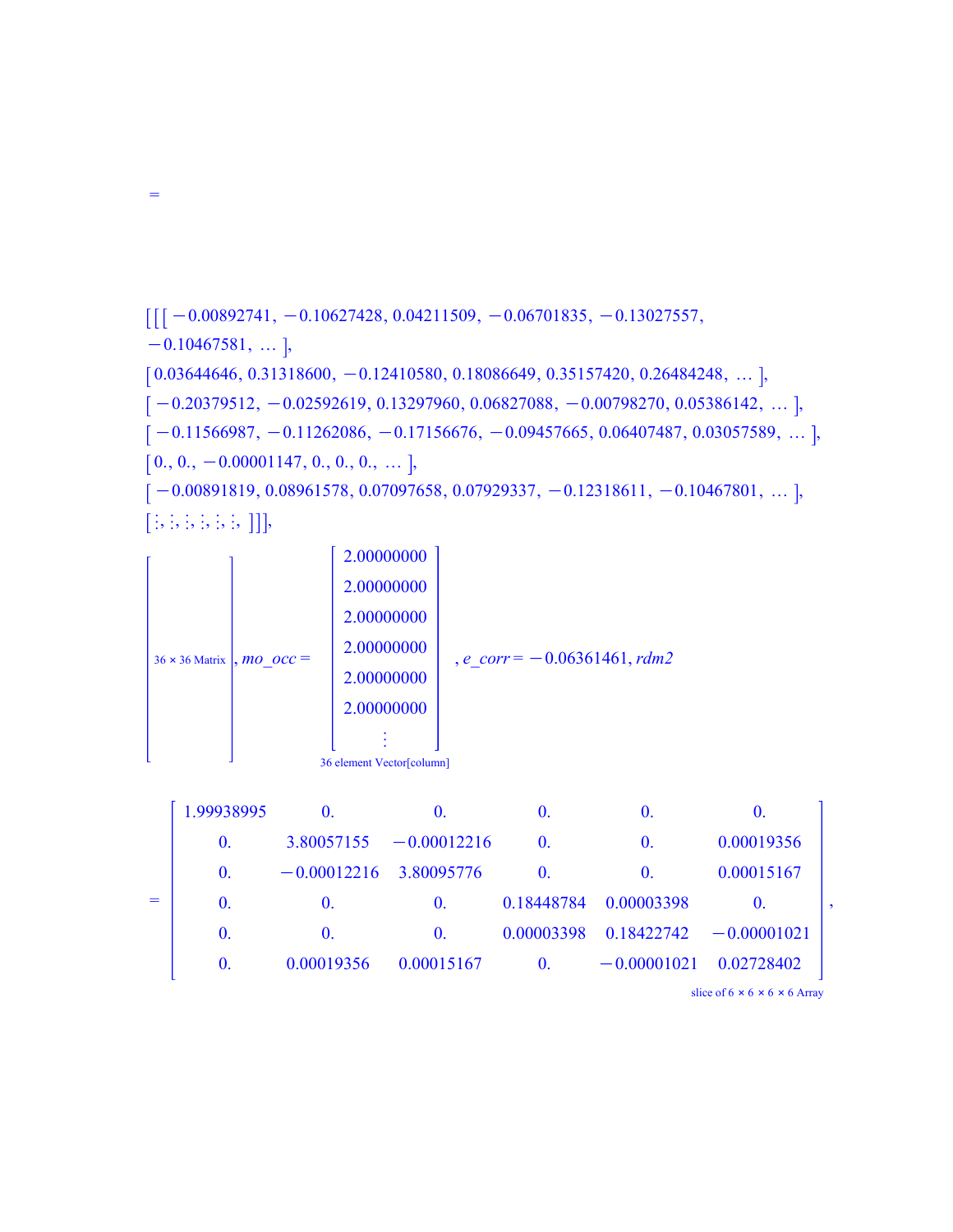$$
dipole = \begin{bmatrix} -0.00005362 \\ -0.00003057 \\ 0.00003380 \end{bmatrix}, rdm1
$$

|     | 1.99938371     | $\bf{0}$      | $\bf{0}$      | O.                       | $\bf{0}$      | O.           |  |
|-----|----------------|---------------|---------------|--------------------------|---------------|--------------|--|
|     | $\mathbf{0}$ . | 1.90061899    | $-0.00002346$ | $\theta$ .               | $\mathbf{0}$  | 0.00006981   |  |
|     | $\bf{0}$ .     | $-0.00002346$ | 1.90068179    | $\theta$ .               | $\Omega$ .    | 0.00004763   |  |
| $=$ | $\bf{0}$ .     | $\bf{0}$ .    | $\bf{0}$ .    | 0.09251396               | $-0.00001176$ | $\theta$ .   |  |
|     | $\bf{0}$ .     | $\bf{0}$ .    | $\bf{0}$ .    | $-0.00001176$ 0.09254601 |               | $\mathbf{0}$ |  |
|     | $\bf{0}$ .     | 0.00006981    | 0.00004763    | $\bf{0}$                 | $\bf{0}$ .    | 0.01425553   |  |

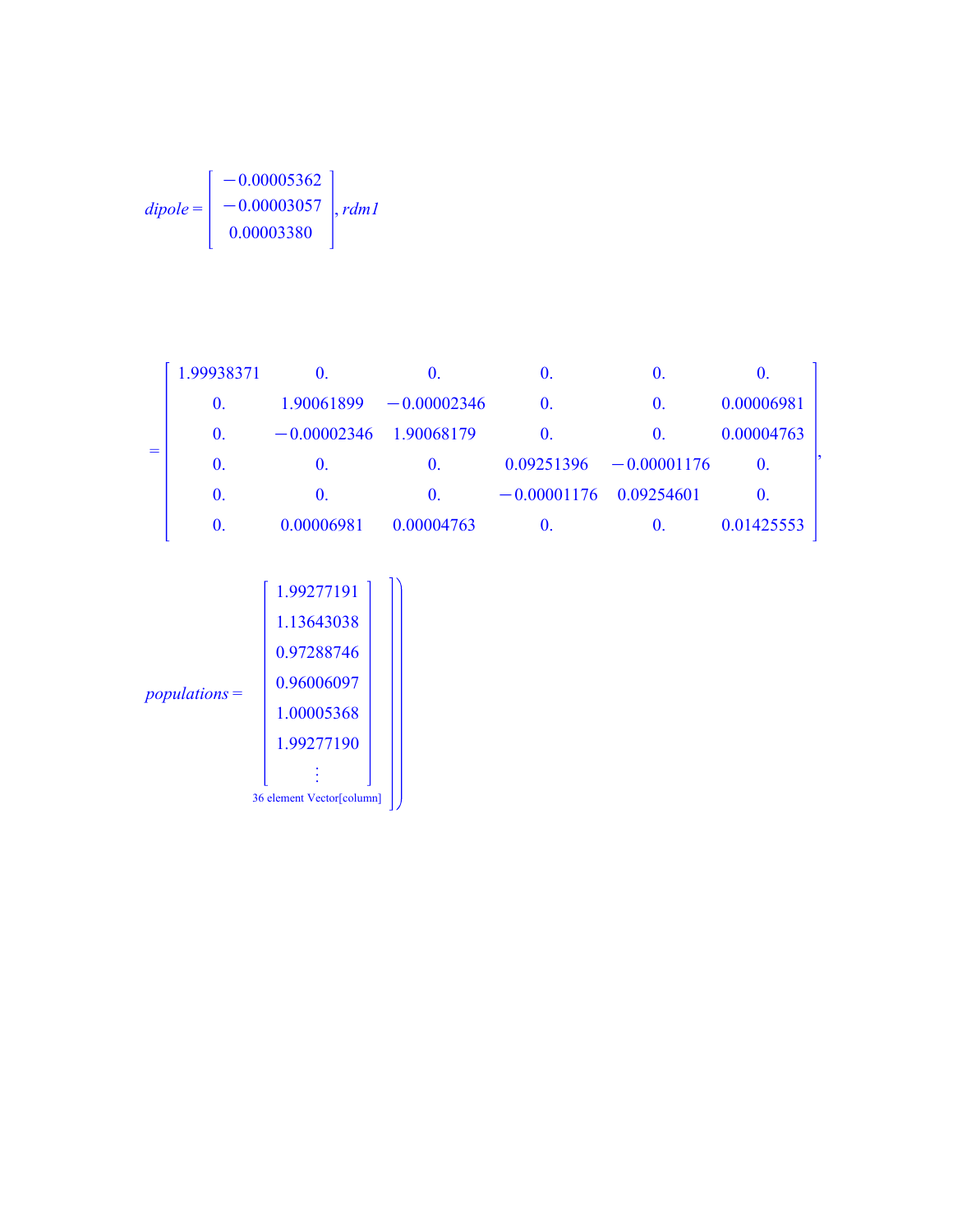After the calculation we use the new command *ExcitonPopulations* to compute the exciton populations, the number of excitons in a given exciton (particle-hole) state

| <b>Exciton State</b> | <b>Exciton Population</b> |
|----------------------|---------------------------|
| $\mathbf{1}$         | 1.00564746                |
| $\overline{2}$       | 1.00559656                |
| 3                    | 0.99287953                |
| $\overline{4}$       | 0.95440962                |
| 5                    | 0.95438150                |
| 6                    | 0.95385219                |
| 7                    | 0.95361623                |
| 8                    | 0.95208483                |

 $\Rightarrow$   $pops := ExcitonPopulations(benzene, data, nexto) = 8, showtable = true$ :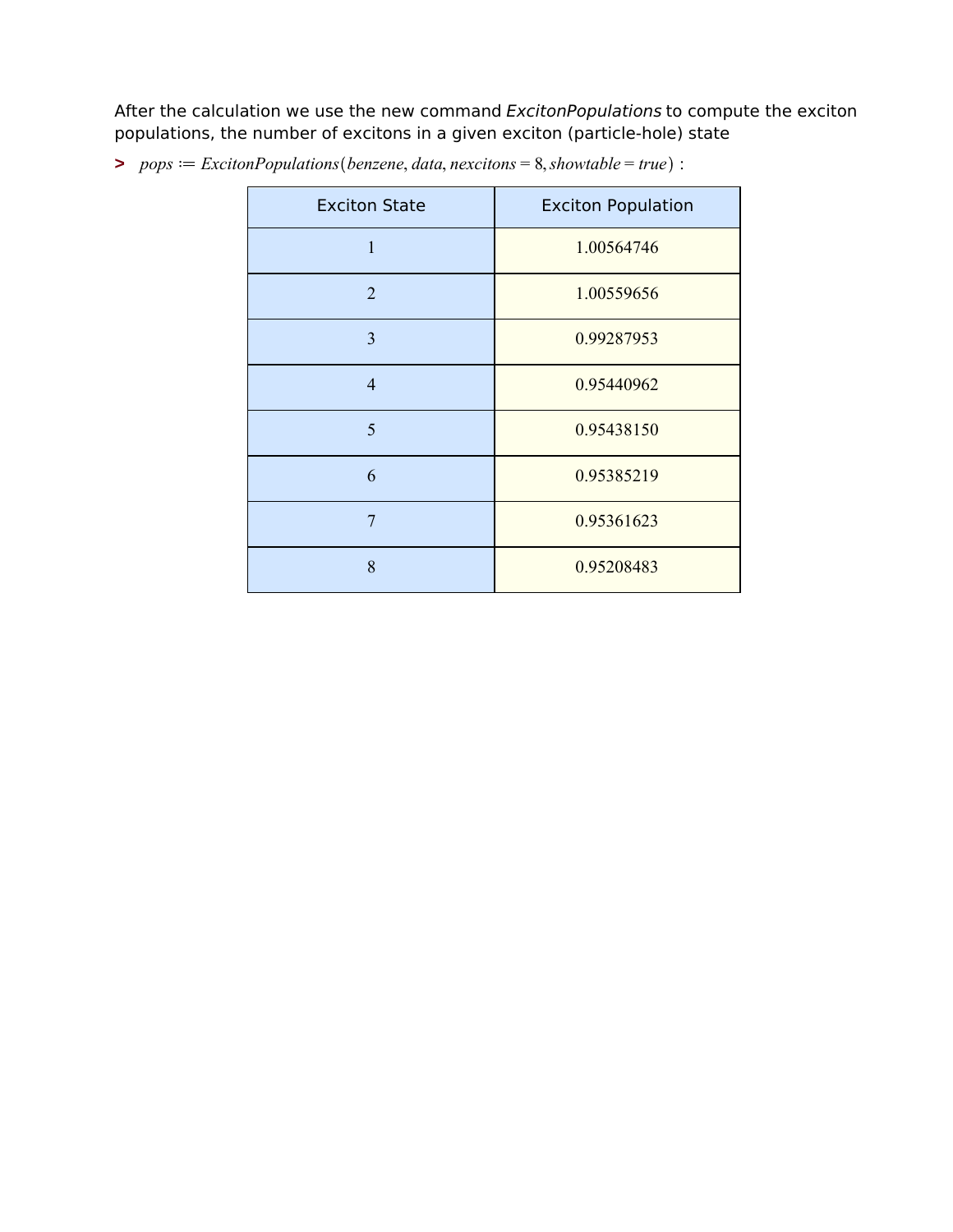The populations can be plotted with the new command *ExcitonPopulationsPlot*

**>** *ExcitonPopulationsPlot pops*, *color* = "Nautical Light Blue" ;



The particle and hole relationship of each exciton can be visualized with the new command *ExcitonDensityPlot*. Figure 1, for example, shows the particle and hole densities for the first exciton state in the table and figure above.



**Figure 1:** Output from *ExcitonDensityPlot*

For a particle placed in the 2p<sub>z</sub> orbital of one of the carbon atoms, whose density is shown in nautical red, the density of the hole is shown in light nautical blue.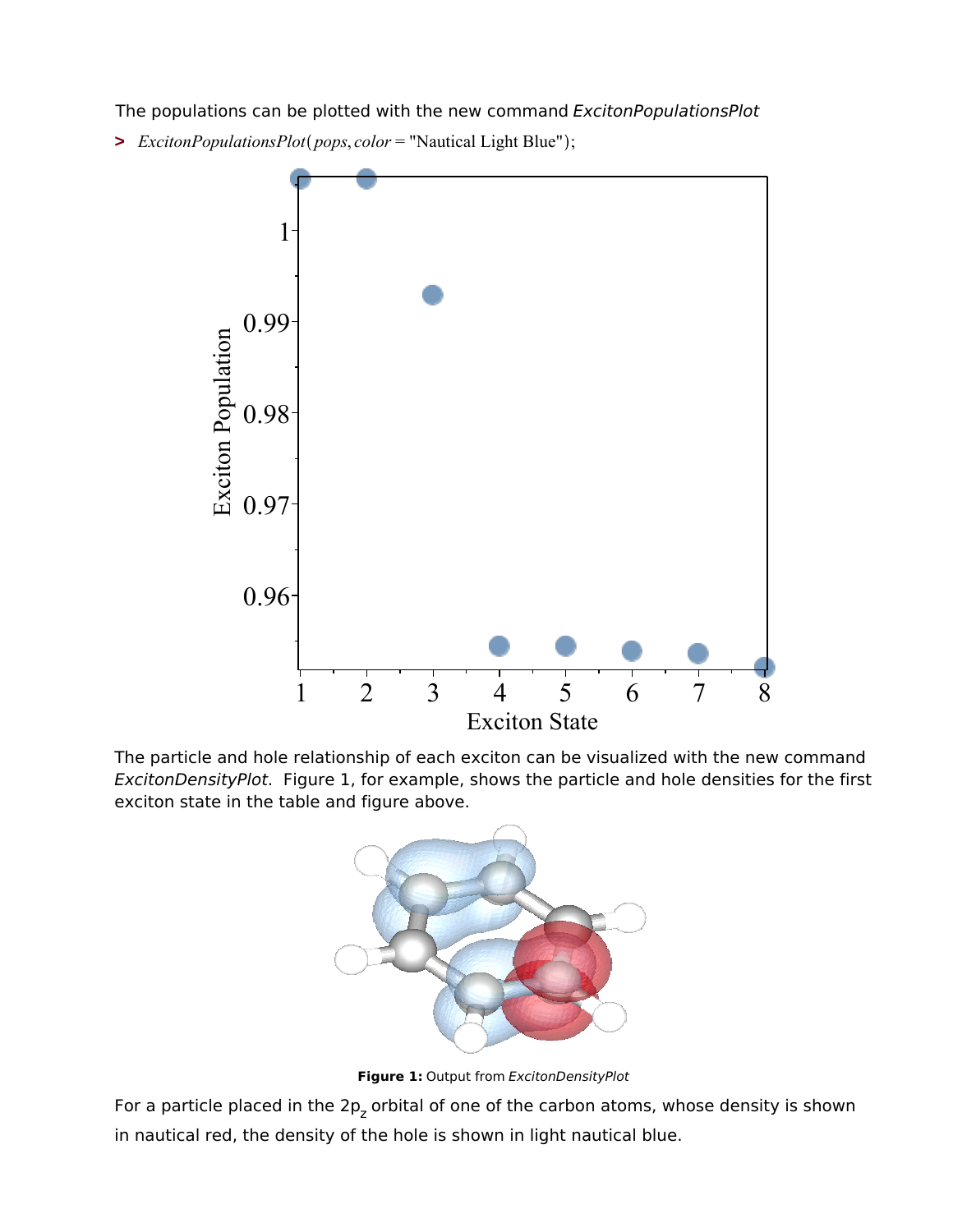### **Exporting Skeletal Structures**

A new keyword option to the command *SkeletalStructure* allows us to write skeletal structures to a jpg, png, tif, or bmp graphics file. The file type is determined from the extension given to the file name. For example, let's retrieve the skeletal structure of the non-steroidal anti-inflammatory drug (NSAID) Zaltoprofen.

**>** *SkeletalStructure* "Zaltoprofen" ;



In QCT2022 we can export the skeletal structure to a file with the keyword *file*.

 $\triangleright$  *dir*  $:=$  *kernelopts* (*homedir*);

 $dir := "C:\Upsilon\backslash \text{Users}\backslash \text{david}"$ 

 $\Rightarrow$  *filename*  $:= cat(dr, \text{``\&\&\&\,} prop)$ ;

 $filename := "C:\Users\davi d\Zaltoprofen.png"$